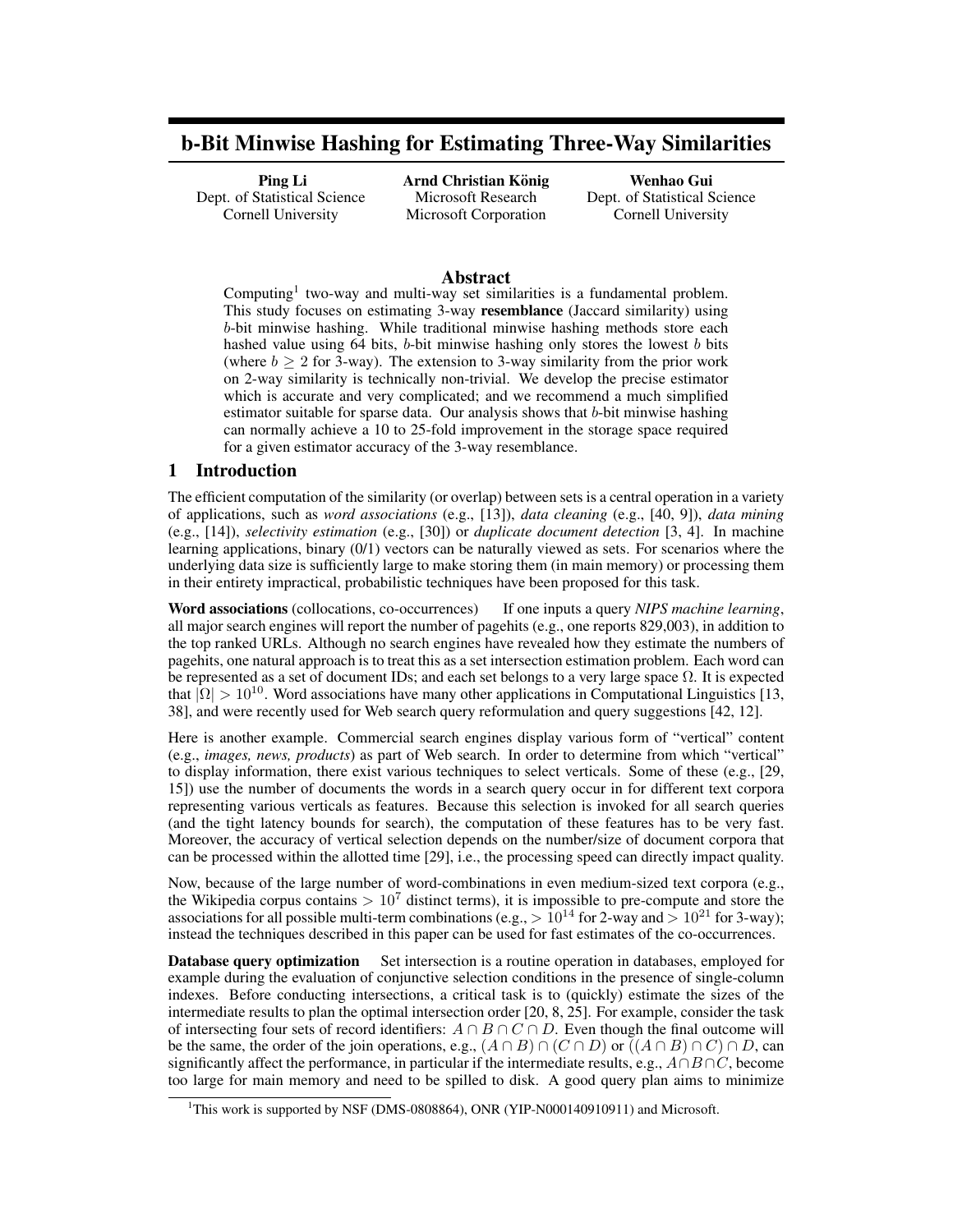the total size of intermediate results. Thus, it is highly desirable to have a mechanism which can estimate join sizes very efficiently, especially for the lower-order (2-way and 3-way) intersections, which could potentially result in much larger intermediate results than higher-order intersections.

Duplicate Detection in Data Cleaning: A common task in data cleaning is the identification of duplicates (e.g., duplicate names, organizations, etc.) among a set of items. Now, despite the fact that there is considerable evidence (e.g., [10]) that reliable duplicate-detection should be based on local properties of *groups* of duplicates, most current approaches base their decisions on pairwise similarities between items only. This is in part due to the computational overhead associated with more complex interactions, which our approach may help to overcome.

Clustering Most clustering techniques are based on pair-wise distances between the items to be clustered. However, there are a number of natural scenarios where the affinity relations are not pairwise, but rather triadic, tetradic or higher (e.g. [1, 43]). Again, our approach may improve the performance in these scenarios if the distance measures can be expressed in the form of set-overlap.

Data mining A lot of work in data mining has focused on efficient candidate pruning in the context of pairwise associations (e.g., [14]), a number of such pruning techniques leverage minwise hashing to prune pairs of items, but in many contexts (e.g., association rules with more than 2 items) multi-way associations are relevant; here, pruning based on pairwise interactions may perform much less well than multi-way pruning.

## 1.1 Ultra-high dimensional data are often binary

For duplicate detection in the context of Web crawling/search, each document can be represented as a set of w-shingles (w contiguous words);  $w = 5$  or 7 in several studies [3, 4, 17]. Normally only the abscence/presence  $(0/1)$  information is used, as a w-shingle rarely occurs more than once in a page if  $w \ge 5$ . The total number of shingles is commonly set to be  $|\Omega| = 2^{64}$ ; and thus the set intersection corresponds to computing the inner product in binary data vectors of  $2^{64}$  dimensions. Interestingly, even when the data are not too high-dimensional (e.g., only thousands), empirical studies [6, 23, 26] achieved good performance using SVM with binary-quantized (text or image) data.

#### 1.2 Minwise Hashing and SimHash

Two of the most widely adopted approaches for estimating set intersections are minwise hashing [3, 4] and sign (1-bit) random projections (also known as simhash) [7, 34], which are both special instances of the general techniques proposed in the context of locality-sensitive hashing [7, 24]. These techniques have been successfully applied to many tasks in machine learning, databases, data mining, and information retrieval [18, 36, 11, 22, 16, 39, 28, 41, 27, 5, 2, 37, 7, 24, 21].

Limitations of random projections The method of random projections (including simhash) is limited to estimating pairwise similarities. Random projections convert any data distributions to (zero-mean) multivariate normals, whose density functions are determined by the covariance matrix which contains only the pairwise information of the original data. This is a serious limitation.

#### 1.3 Prior work on b-Bit Minwise Hashing

Instead of storing each hashed value using 64 bits as in prior studies, e.g., [17], [35] suggested to store only the lowest b bits. [35] demonstrated that using  $b = 1$  reduces the storage space at least by a factor of 21.3 (for a given accuracy) compared to  $b = 64$ , if one is interested in resemblance  $\geq 0.5$ , the threshold used in prior studies [3, 4]. Moreover, by choosing the value b of bits to be retained, it becomes possible to systematically adjust the degree to which the estimator is "tuned" towards higher similarities as well as the amount of hashing (random permutations) required.

[35] concerned only the pairwise resemblance. To extend it to the multi-way case, we have to solve new and challenging probability problems. Compared to the pairwise case, our new estimator is significantly different. In fact, as we will show later, estimating 3-way resemblance requires  $b \geq 2$ .

#### 1.4 Notation



Figure 1: Notation for 2-way and 3-way set intersections.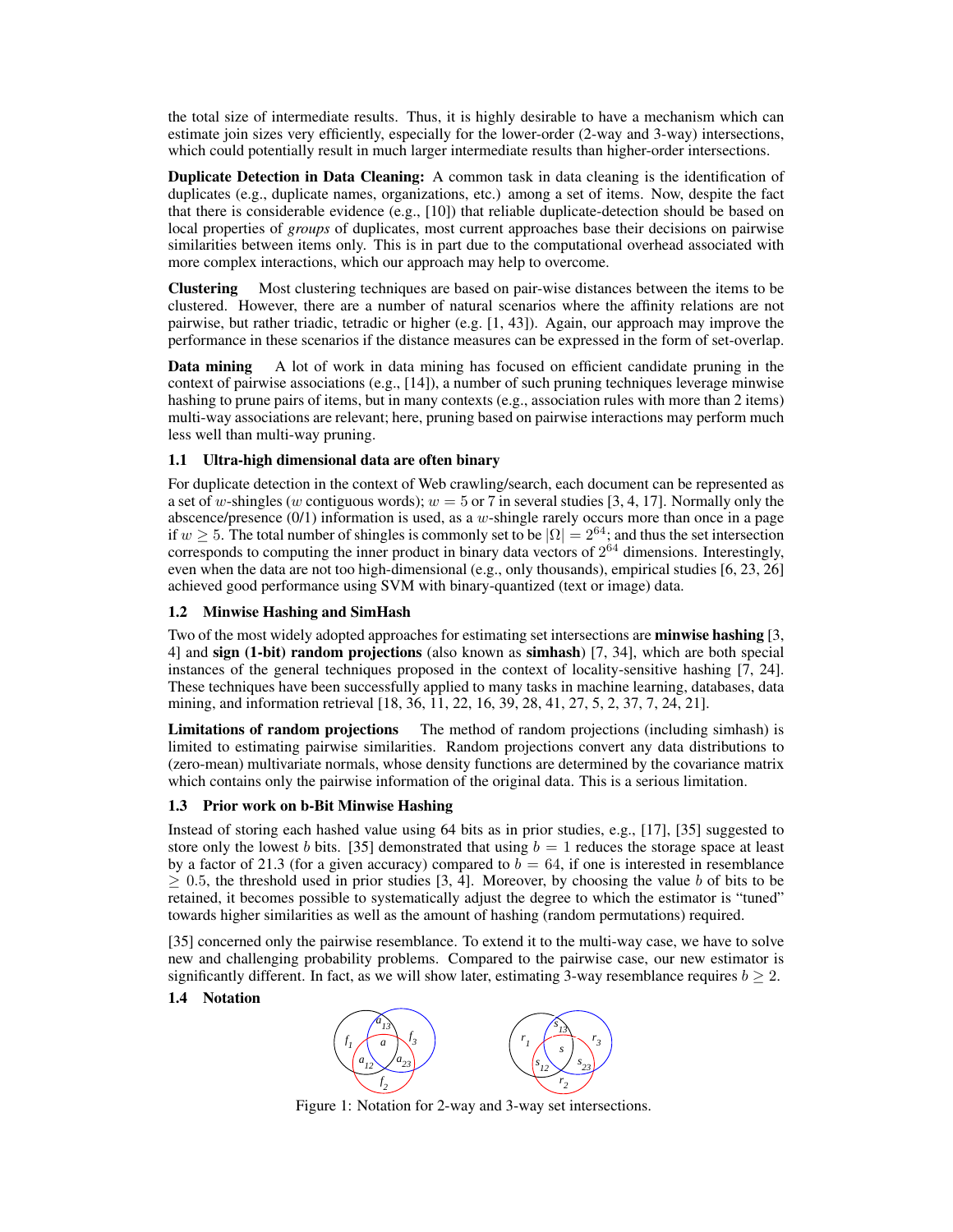Fig. 1 describes the notation used in 3-way intersections for three sets  $S_1, S_2, S_3 \in \Omega$ ,  $|\Omega| = D$ .

- $f_1 = |S_1|, f_2 = |S_2|, f_3 = |S_3|.$
- $a_{12} = |S_1 \cap S_2|$ ,  $a_{13} = |S_1 \cap S_3|$ ,  $a_{23} = |S_2 \cap S_3|$ ,  $a = a_{123} = |S_1 \cap S_2 \cap S_3|$ .
- $r_1 = \frac{f_1}{D}, r_2 = \frac{f_2}{D}, r_3 = \frac{f_3}{D}, s_{12} = \frac{a_{12}}{D}, s_{13} = \frac{a_{13}}{D}, s_{23} = \frac{a_{23}}{D}, s = s_{123} = \frac{a}{D}.$
- $u = r_1 + r_2 + r_3 s_{12} s_{13} s_{23} + s$ .

We define three 2-way resemblances  $(R_{12}, R_{13}, R_{23})$  and one 3-way resemblance  $(R)$  as:

$$
R_{12} = \frac{|S_1 \cap S_2|}{|S_1 \cup S_2|}, \quad R_{13} = \frac{|S_1 \cap S_3|}{|S_1 \cup S_3|}, \quad R_{23} = \frac{|S_2 \cap S_3|}{|S_2 \cup S_3|}, \quad R = R_{123} = \frac{|S_1 \cap S_2 \cap S_3|}{|S_1 \cup S_2 \cup S_3|}. \tag{1}
$$

which, using our notation, can be expressed in various forms:

$$
R_{ij} = \frac{a_{ij}}{f_i + f_j - a_{ij}} = \frac{s_{ij}}{r_i + r_j - s_{ij}}, \ i \neq j,
$$
\n(2)

$$
R = \frac{a}{f_1 + f_2 + f_3 - a_{12} - a_{23} - a_{13} + a} = \frac{b}{r_1 + r_2 + r_3 - s_{12} - s_{23} - s_{13} + s} = \frac{b}{u}.
$$
 (3)

Note that, instead of  $a_{123}, s_{123}, R_{123}$ , we simply use  $a, s, R$ . When the set sizes,  $f_i = |S_i|$ , can be assumed to be known, we can compute resemblances from intersections and vice versa:

$$
a_{ij} = \frac{R_{ij}}{1 + R_{ij}} (f_i + f_j), \qquad a = \frac{R}{1 - R} (f_1 + f_2 + f_3 - a_{12} - a_{13} - a_{23}).
$$

Thus, estimating resemblances and estimating intersection sizes are two closely related problems.

#### 1.5 Our Main Contributions

- We derive the basic probability formula for estimating 3-way resemblance using b-bit hashing. The derivation turns out to be significantly much more complex than the 2-way case. This basic probability formula naturally leads to a (complicated) estimator of resemblance.
- We leverage the observation that many real applications involve sparse data (i.e.,  $r_i = \frac{f_i}{D} \approx$ 0, but  $f_i/f_j = r_i/r_j$  may be still significant) to develop a much simplified estimator, which is desired in practical applications. This assumption of  $f_i/D \to 0$  significantly simplifies the estimator and frees us from having to know the cardinalities  $f_i$ .
- We analyze the theoretical variance of the simplified estimator and compare it with the original minwise hashing method (using 64 bits). Our theoretical analysis shows that bbit minwise hashing can normally achieve a 10 to 25-fold improvement in storage space (for a given estimator accuracy of the 3-way resemblance) when the set similarities are not extremely low (e.g., when the 3-way resemblance  $> 0.02$ ). These results are particularly important for applications in which only detecting high resemblance/overlap is relevant, such as many data cleaning scenarios or duplicate detection.

The recommended procedure for estimating 3-way resemblances (in sparse data) is shown as Alg. 1.

**Algorithm 1** The b-bit minwise hashing algorithm, applied to estimating 3-way resemblances in a collection of N sets. This procedure is suitable for sparse data, i.e.,  $r_i = f_i/D \approx 0$ . **Input:** Sets  $S_n \in \Omega = \{0, 1, ..., D-1\}, n = 1$  to N. Pre-processing phrase: 1) Generate k random permutations  $\pi_j$ :  $\Omega \rightarrow \Omega$ ,  $j = 1$  to k. 2) For each set  $S_n$  and permutation  $\pi_j$ , store the lowest b bits of min  $(\pi_j (S_n))$ , denoted by  $e_{n,t,\pi_j}, t = 1$  to b. **Estimation phrase:** (Use three sets  $S_1$ ,  $S_2$ , and  $S_3$  as an example.) **Estimation phrase:** (Use three sets  $S_1$ ,  $S_2$ , and  $S_3$  as an example.)<br>
1) Compute  $\hat{P}_{12,b} = \frac{1}{k} \sum_{j=1}^k \left\{ \prod_{t=1}^b 1\{e_{1,t,\pi_j} = e_{2,t,\pi_j}\} \right\}$ . Similarly, compute  $\hat{P}_{13,b}$  and  $\hat{P}_{23,b}$ . 2) Compute  $\hat{P}_b = \frac{1}{k} \sum_{j=1}^k \left\{ \prod_{t=1}^b 1_{\{e_{1,t,\pi_j} = e_{2,t,\pi_j} = e_{3,t,\pi_j}\} } \right\}.$ 3) Estimate R by  $\hat{R}_b = \frac{4^b \hat{P}_b - 2^b (\hat{P}_{12,b} + \hat{P}_{13,b} + \hat{P}_{23,b}) + 2}{(2^b - 1)(2^b - 2)}$ . 4) If needed, the 2-way resemblances  $R_{ij,b}$  can be estimated as  $\hat{R}_{ij,b} = \frac{2^b \hat{P}_{ij,b}-1}{2^b-1}$ .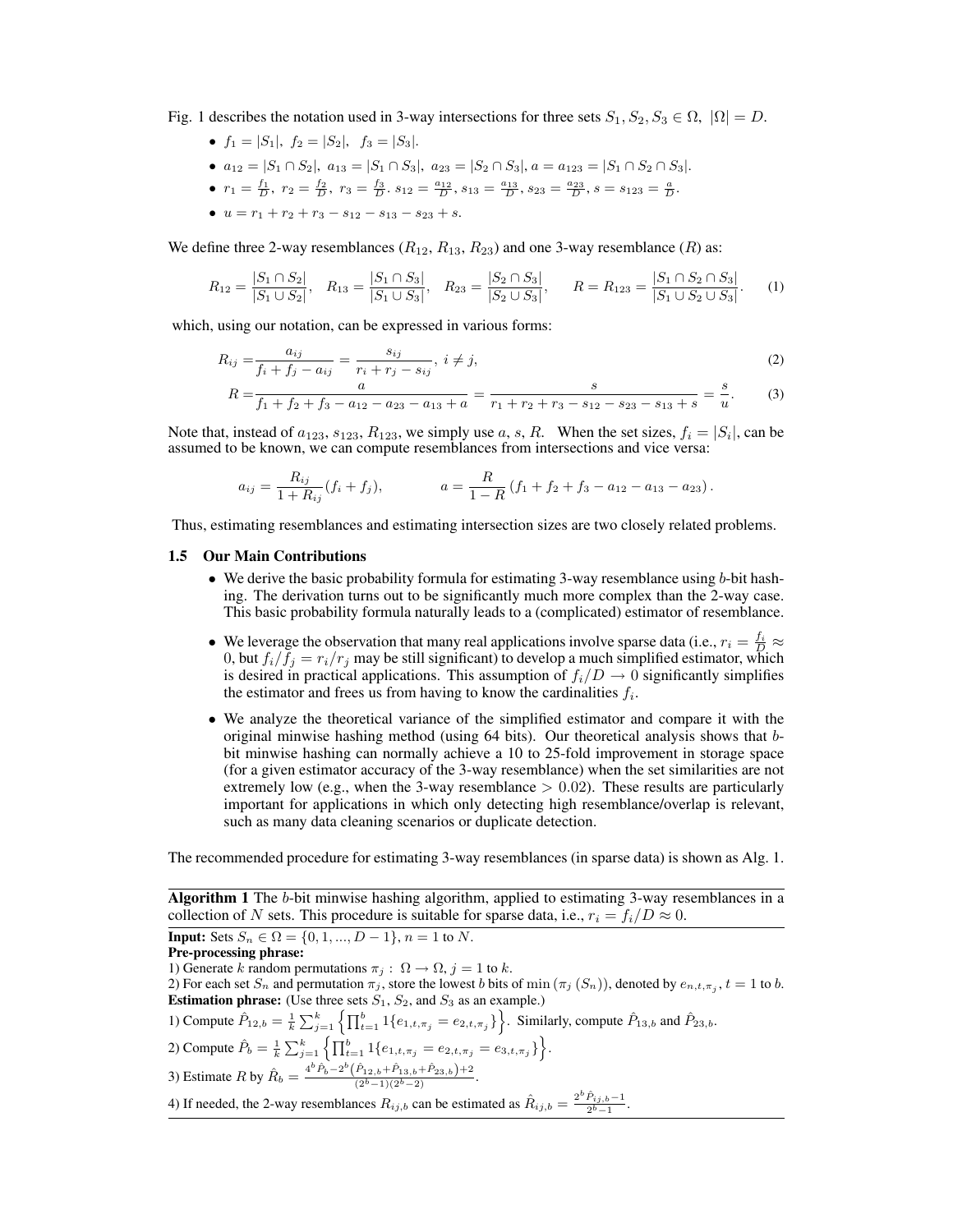## 2 The Precise Theoretical Probability Analysis

Minwise hashing applies k random permutations  $\pi_j : \Omega \longrightarrow \Omega$ ,  $\Omega = \{0, 1, ..., D - 1\}$ , and then estimates  $R_{12}$  (and similarly other 2-way resemblances) using the following probability:

$$
\mathbf{Pr}(\min(\pi_j(S_1)) = \min(\pi_j(S_2))) = \frac{|S_1 \cap S_2|}{|S_1 \cup S_2|} = R_{12}.
$$
 (4)

This method naturally extends to estimating 3-way resemblances for three sets  $S_1, S_2, S_3 \in \Omega$ :

$$
\mathbf{Pr}(\min(\pi_j(S_1)) = \min(\pi_j(S_2)) = \min(\pi_j(S_3))) = \frac{|S_1 \cap S_2 \cap S_3|}{|S_1 \cup S_2 \cup S_3|} = R.
$$
 (5)

To describe b-bit hashing, we define the minimum values under  $\pi$  and their lowest b bits to be:

 $z_i = \min(\pi(S_i)),$   $e_{i,t} = t$ -th lowest bit of  $z_i$ .

To estimate R, we need to computes the empirical estimates of the probabilities  $P_{ij,b}$  and  $P_b$ , where

$$
P_{ij,b} = \mathbf{Pr}\left(\prod_{t=1}^b 1\{e_{i,t} = e_{j,t}\} = 1\right), \qquad P_b = P_{123,b} = \mathbf{Pr}\left(\prod_{t=1}^b 1\{e_{1,t} = e_{2,t} = e_{3,t}\} = 1\right).
$$

The main theoretical task is to derive  $P_b$ . The prior work[35] already derived  $P_{ij,b}$ ; see Appendix A. To simplify the algebra, we assume that  $D$  is large, which is virtually always satisfied in practice.

Theorem 1 *Assume* D *is large.*

$$
P_b = \mathbf{Pr}\left(\prod_{i=1}^b 1\{e_{1,i} = e_{2,i} = e_{3,i}\} = 1\right) = \frac{Z}{u} + R = \frac{Z+s}{u},\tag{6}
$$

*where*  $u = r_1 + r_2 + r_3 - s_{12} - s_{13} - s_{23} + s$ , and

$$
Z = (s_{12} - s)A_{3,b} + \frac{(r_3 - s_{13} - s_{23} + s)}{r_1 + r_2 - s_{12}} s_{12}G_{12,b} + (s_{13} - s)A_{2,b} + \frac{(r_2 - s_{12} - s_{23} + s)}{r_1 + r_3 - s_{13}} s_{13}G_{13,b}
$$
  
+ $(s_{23} - s)A_{1,b} + \frac{(r_1 - s_{12} - s_{13} + s)}{r_2 + r_3 - s_{23}} s_{23}G_{23,b} + [(r_2 - s_{23})A_{3,b} + (r_3 - s_{23})A_{2,b}] \frac{(r_1 - s_{12} - s_{13} + s)}{r_2 + r_3 - s_{23}} G_{23,b}$   
+ $[(r_1 - s_{13})A_{3,b} + (r_3 - s_{13})A_{1,b}] \frac{(r_2 - s_{12} - s_{23} + s)}{r_1 + r_3 - s_{13}} G_{13,b}$   
+ $[(r_1 - s_{12})A_{2,b} + (r_2 - s_{12})A_{1,b}] \frac{(r_3 - s_{13} - s_{23} + s)}{r_1 + r_2 - s_{12}} G_{12,b},$ 

$$
A_{j,b} = \frac{r_j (1 - r_j)^{2^b - 1}}{1 - (1 - r_j)^{2^b}}, \qquad G_{ij,b} = \frac{(r_i + r_j - s_{ij})(1 - r_i - r_j + s_{ij})^{2^b - 1}}{1 - (1 - r_i - r_j + s_{ij})^{2^b}}, \quad i, j \in \{1, 2, 3\}, \ i \neq j.
$$

Theorem 1 naturally suggests an iterative estimation procedure, by writing Eq. (6) as  $s = P_b u - Z$ .



Figure 2:  $P_b$ , for verifying the probability formula in Theorem 1. The empirical estimates and the theoretical predictions essentially overlap regardless of the sparsity measure  $r_i = f_i/D$ .

A Simulation Study For the purpose of verifying Theorem 1, we use three sets corresponding to the occurrences of three common words ("OF", "AND", and "OR") in a chunk of real world Web crawl data. Each (word) set is a set of document (Web page) IDs which contained that word at least once. The three sets are not too sparse and  $D = 2^{16}$  suffices to represent their elements. The  $r_i = \frac{f_i}{D}$ values are 0.5697, 0.5537, and 0.3564, respectively. The true 3-way resemblance is  $R = 0.47$ .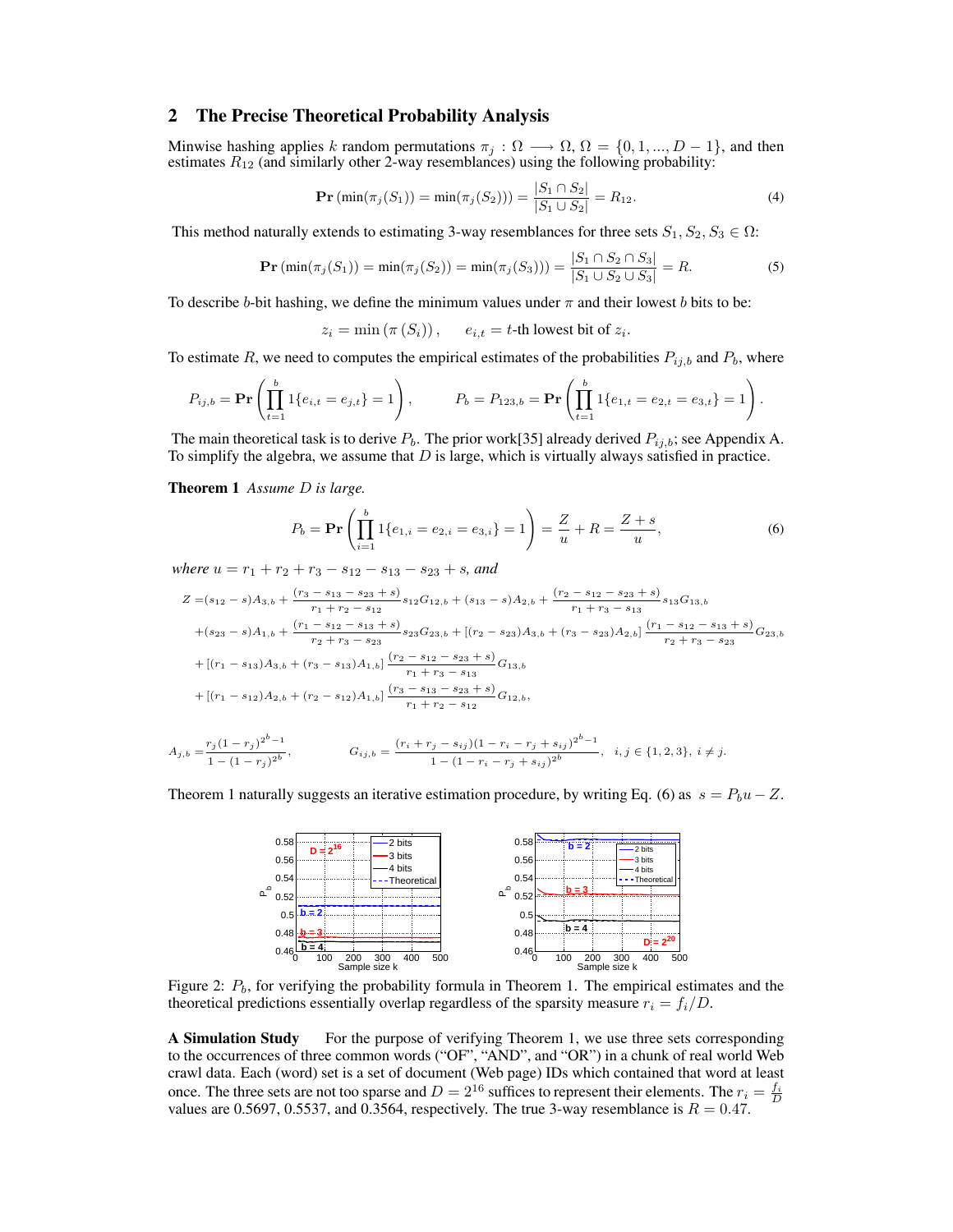We can also increase  $D$  by mapping these sets into a larger space using a random mapping, with  $D = 2^{16}, 2^{18}, 2^{20},$  or  $2^{22}$ . When  $D = 2^{22}$ , the  $r_i$  values are 0.0089, 0.0087, 0.0056.

Fig. 2 presents the empirical estimates of the probability  $P_b$ , together with the theoretical predictions by Theorem 1. The empirical estimates essentially overlap the theoretical predictions. Even though the proof assumes  $D \to \infty$ , D does not have to be too large for Theorem 1 to be accurate.

## 3 The Much Simplified Estimator for Sparse Data

The basic probability formula (Theorem 1) we derive could be too complicated for practical use. To obtain a simpler formula, we leverage the observation that in practice we often have  $r_i = \frac{f_i}{D} \approx 0$ , even though both  $f_i$  and D can be very large. For example, consider web duplicate detection [17]. Here,  $D = 2^{64}$ , which means that even for a web page with  $f_i = 2^{54}$  shingles (corresponding to the text of a small novel), we still have  $\frac{f_i}{D} \approx 0.001$ . Note that, even when  $r_i \to 0$ , the ratios, e.g.,  $\frac{r_2}{r_1}$ , can be still large. Recall the resemblances (2) and (3) are only determined by these ratios.

We analyzed the distribution of  $\frac{f_i}{D}$  using two real-life datasets: the UCI dataset containing  $3 \times 10^5$ NYTimes articles; and a Microsoft proprietary dataset with  $10^6$  news articles [19]. For the UCI-NYTimes dataset, each document was already processed as a set of single words. For the anonymous dataset, we report results using three different representations: single words (1-shingle), 2-shingles (two contiguous words), and 3-shingles. Table 1 reports the summary statistics of the  $\frac{f_i}{D}$  values.

Table 1: Summary statistics of the  $\frac{f_i}{D}$  values in two datasets

| Data                                 | Median  | Mean    | Std.    |
|--------------------------------------|---------|---------|---------|
| $3 \times 10^5$ UCI-NYTimes articles | 0.0021  | 0.0022  | 0.0011  |
| $106$ Microsoft articles (1-shingle) | 0.00027 | 0.00032 | 0.00023 |
| $106$ Microsoft articles (2-shingle) | 0.00003 | 0.00004 | 0.00005 |
| $106$ Microsoft articles (3-shingle) | 0.00002 | 0.00002 | 0.00002 |

For truly large-scale applications, prior studies [3, 4, 17] commonly used 5-shingles. This means that real world data may be significantly more sparse than the values reported in Table 1.

#### 3.1 The Simplified Probability Formula and the Practical Estimator

**Theorem 2** *Assume D is large. Let*  $T = R_{12} + R_{13} + R_{23}$ *. As*  $r_1, r_2, r_3 \rightarrow 0$ *,* 

$$
P_b = \mathbf{Pr}\left(\prod_{i=1}^b 1\{e_{1,i} = e_{2,i} = e_{3,i}\} = 1\right) = \frac{1}{4^b} \left\{ (2^b - 1)(2^b - 2)R + (2^b - 1)T + 1 \right\}.
$$
 (7)

Interestingly, if  $b = 1$ , then  $P_1 = \frac{1}{4}(1+T)$ , i.e., no information about the 3-way resemblance R is contained. Hence, it is necessary to use  $b \geq 2$  to estimate 3-way similarities.

Alg. 1 uses  $\hat{P}_b$  and  $\hat{P}_{ij,b}$  to respectively denote the empirical estimates of the theoretical probabilities  $P_b$  and  $P_{ij,b}$ . Assuming  $r_1, r_2, r_3 \rightarrow 0$ , the proposed estimator of R, denoted by  $\hat{R}_b$ , is<br>  $4^b \hat{P}_b - 2^b (\hat{P}_{12,b} + \hat{P}_{13,b} + \hat{P}_{23,b}) + 2$ 

$$
\hat{R}_b = \frac{4^b \hat{P}_b - 2^b \left( \hat{P}_{12,b} + \hat{P}_{13,b} + \hat{P}_{23,b} \right) + 2}{(2^b - 1)(2^b - 2)}.
$$
\n(8)

**Theorem 3** *Assume D is large and*  $r_1, r_2, r_3 \rightarrow 0$ . Then  $\hat{R}_b$  in (8) is unbiased with the variance

$$
Var\left(\hat{R}_b\right) = \frac{1}{k} \frac{1}{(2^b - 1)(2^b - 2)} \left\{ 1 + (2^b - 3)T + \left(4^b - 6 \times 2^b + 10\right)R - (2^b - 1)(2^b - 2)R^2 \right\}.
$$
\n(9)

It is interesting to examine several special cases:

- $b = 1$ :  $Var(\hat{R}_1) = \infty$ , i.e., one must use  $b \ge 2$ .
- $b = 2$ :  $Var(\hat{R}_2) = \frac{1}{6k} (1 + T + 2R 6R^2).$
- $b = \infty$ :  $Var(\hat{R}_{\infty}) = \frac{1}{k}R(1 R) = Var(\hat{R}_{M})$ .  $\hat{R}_{M}$  is the original minwise hashing estimator for 3-way resemblance. In principle, the estimator  $\hat{R}_M$  requires an infinite precision (i.e.,  $b = \infty$ ). Numerically,  $Var(\hat{R}_M)$  and  $Var(\hat{R}_{64})$  are indistinguishable.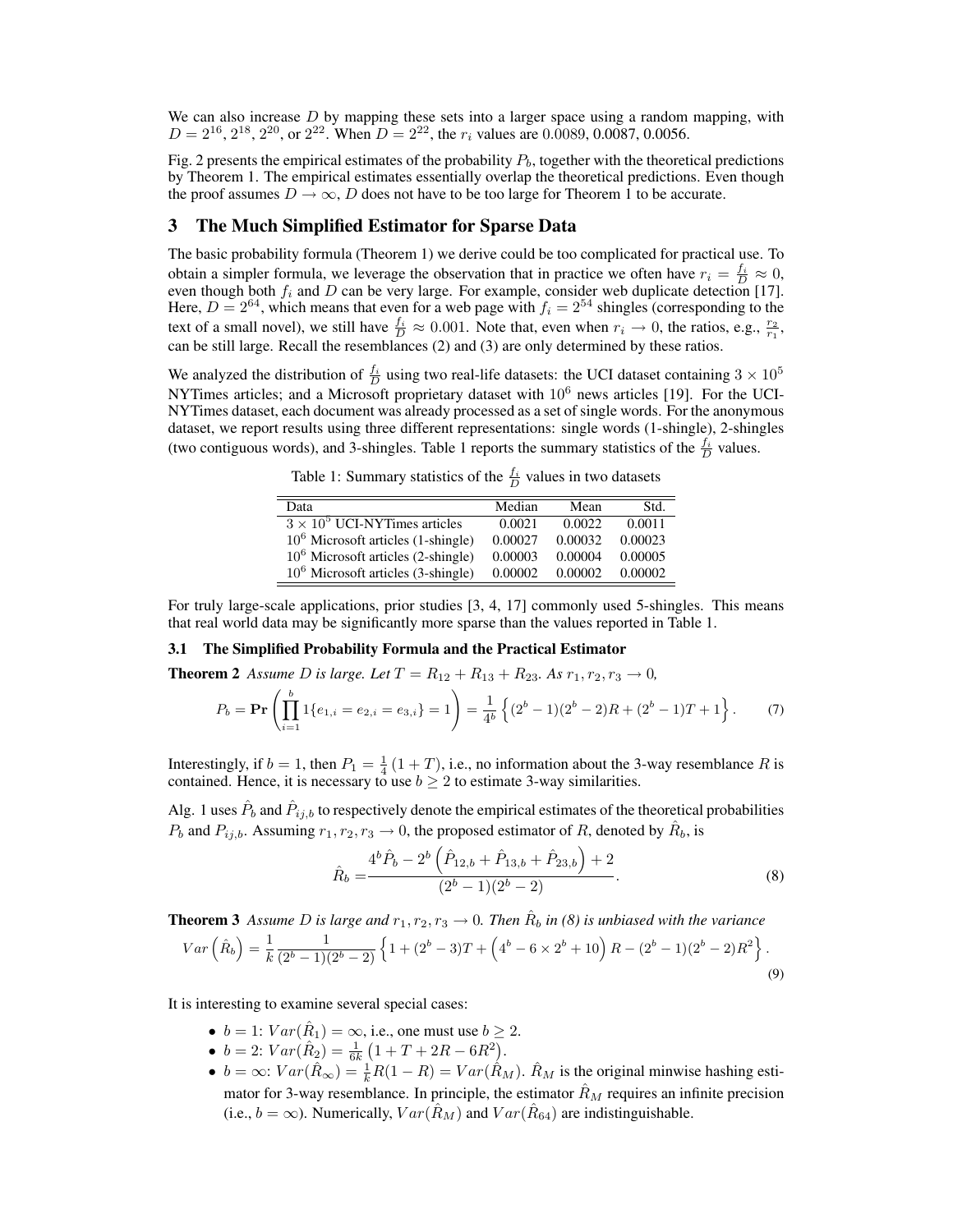#### 3.2 Simulations for Validating Theorem 3

We now present a simulation study for verifying Theorem 3, using the same three sets used in Fig. 2.

Fig. 3 presents the resulting empirical biases:  $E(\hat{R}_b) - R_b$ . Fig. 4 presents the empirical mean square errors (MSE = bias<sup>2</sup>+variance) together with the theoretical variances  $Var(\hat{R}_b)$  in Theorem 3.



Figure 3: Bias of  $\hat{R}_b$  (8). We used 3 (word) sets: "OF", "AND", and "OR" and four D values:  $2^{16}$ ,  $2^{18}$ ,  $2^{20}$ , and  $2^{22}$ . We conducted experiments using  $b = 2, 3$ , and 4 as well as the original minwise hashing (denoted by "M"). The plots verify that as  $r_i$  decreases (to zero), the biases vanish. Note that the set sizes  $f_i$  remain the same, but the relative values  $r_i = \frac{f_i}{D}$  decrease as D increases.



Figure 4: MSE of  $\hat{R}_b$  (8). The solid curves are the empirical MSEs (=var+bias<sup>2</sup>) and the dashed lines are the theoretical variances (9), under the assumption of  $r_i \to 0$ . Ideally, we would like to see the solid and dashed lines overlap. When  $D = 2^{20}$  and  $D = 2^{22}$ , even though the  $r_i$  values are not too small, the solid and dashed lines almost overlap. Note that, at the same sample size  $k$ , we always have  $Var(\hat{R}_2) > Var(\hat{R}_3) > Var(\hat{R}_4) > Var(\hat{R}_M)$ , where  $\hat{R}_M$  is the original minwise hashing estimator. We can see that,  $Var(\hat{R}_3)$  and  $Var(\hat{R}_4)$  are very close to  $Var(\hat{R}_M)$ .

We can summarize the results in Fig. 3 and Fig. 4 as follows:

- When the  $r_i = \frac{f_i}{D}$  values are large (e.g.,  $r_i \approx 0.5$  when  $D = 2^{16}$ ), the estimates using (8) can be noticeably biased. The estimation biases diminish as the  $r_i$  values decrease. In fact, even when the  $r_i$  values are not small (e.g.,  $r_i \approx 0.05$  when  $D = 2^{20}$ ), the biases are already very small (roughly 0.005 when  $D = 2^{20}$ ).
- The variance formula (9) becomes accurate when the  $r_i$  values are not too large. For example, when  $D = 2^{18}$  ( $r_i \approx 0.1$ ), the empirical MSEs largely overlap the theoretical variances which assumed  $r_i \rightarrow 0$ , unless the sample size k is large. When  $D = 2^{20}$  (and  $D = 2^{22}$ ), the empirical MSEs and theoretical variances overlap.
- For real applications, as we expect D will be very large (e.g.,  $2^{64}$ ) and the  $r_i$  values ( $f_i/D$ ) will be very small, our proposed simple estimator (8) will be very useful in practice, because it becomes unbiased and the variance can be reliably predicted by (9).

#### 4 Improving Estimates for Dense Data Using Theorem 1

While we believe the simple estimator in (8) and Alg. 1 should suffice in most applications, we demonstrate here that the sparsity assumption of  $r_i \rightarrow 0$  is not essential if one is willing to use the more sophisticated estimation procedure provided by Theorem 1.

By Eq. (6),  $s = P_b u - Z$ , where Z contains s,  $s_{ij}$ ,  $r_i$  etc. We first estimate  $s_{ij}$  (from the estimated  $R_{ij}$ ) using the precise formula for the two-way case; see Appendix A. We then iteratively solve for s using the initial guess provided by the estimator  $\hat{R}_b$  in (8). Usually a few iterations suffice.

Fig. 5 reports the bias (left most panel, only for  $D = 2^{16}$ ) and MSE, corresponding to Fig. 3 and Fig. 4. In Fig. 5, the solid curves are obtained using the precise estimation procedure by Theorem 1. The dashed curves are the estimates using the simplified estimator  $\hat{R}_b$  which assumes  $r_i \to 0$ .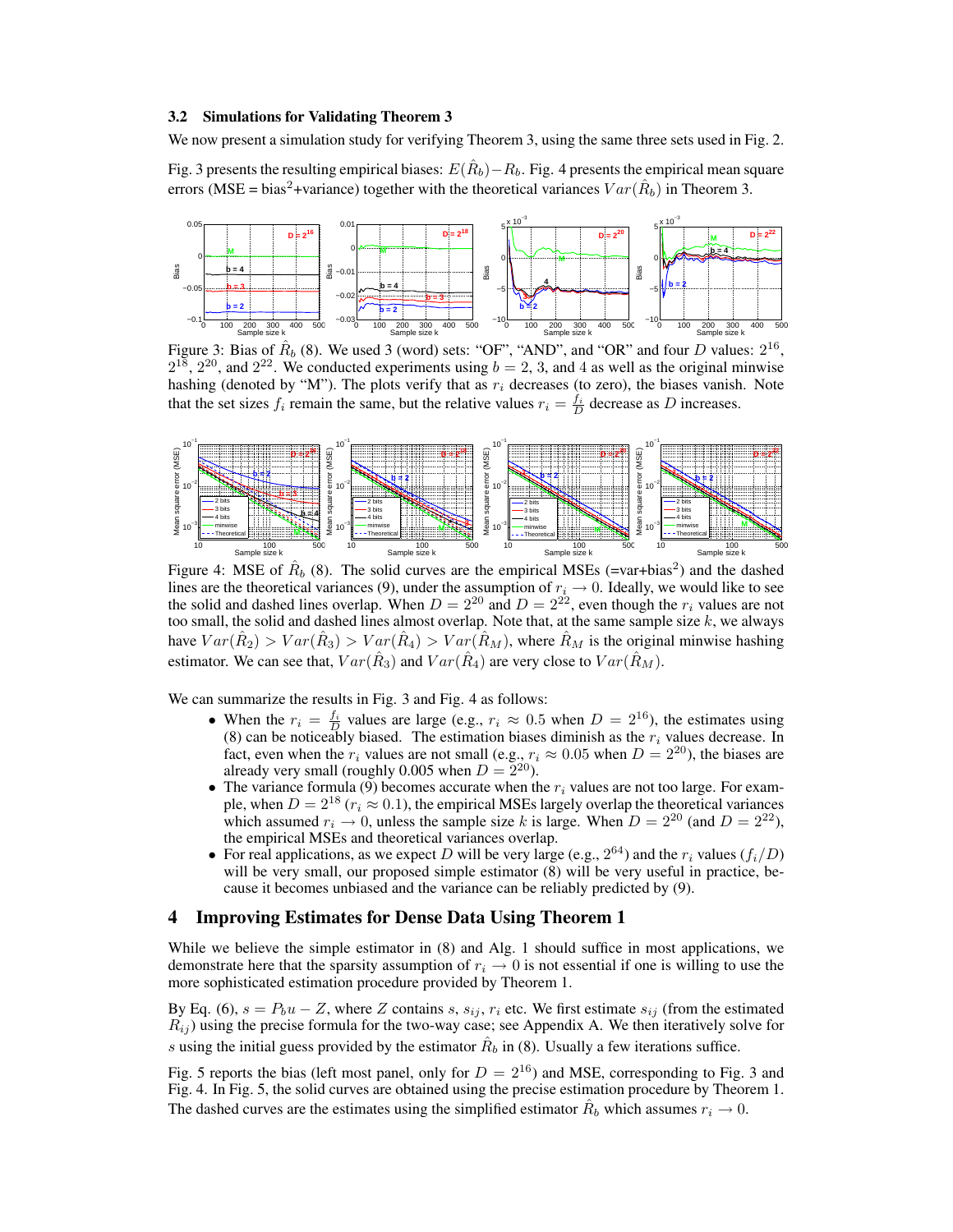Even when the data are not sparse, the precise estimation procedure provides unbiased estimates as verified by the leftmost panel of Fig. 5. Using the precise procedure results in noticeably more accurate estimates in non-sparse data, as verified by the second panel of Fig. 5. However, as long as the data are reasonably sparse (the right two panels), the simple estimator  $\hat{R}_b$  in (8) is accurate.



Figure 5: The bias (leftmost panel) and MSE of the precise estimation procedure, using the same data used in Fig. 3 and Fig. 4. The dashed curves correspond to the estimates using the simplified estimator  $\hat{R}_b$  in (8) which assumes  $r_i \to 0$ .

# 5 Quantifying the Improvements Using  $b$ -Bit Hashing

This section is devoted to analyzing the improvements of  $b$ -bit minwise hashing, compared to using 64 bits for each hashed value. Throughout the paper, we use the terms "sample" and "sample size" (denoted by  $k$ ). The original minwise hashing stores each "sample" using 64 bits (as in [17]). For b-bit minwise hashing, we store each "sample" using b bits only. Note that  $Var(\hat{R}_{64})$  and  $Var(\hat{R}_M)$ (the variance of the original minwise hashing) are numerically indistinguishable.

As we decrease b, the space needed for each sample will be smaller; the estimation variance at the same sample size  $k$ , however, will increase. This variance-space trade-off can be quantified by the same sample size  $\kappa$ , nowever, will increase. This variance-space trade-off can be quantified by  $B(b) = b \times \text{Var}(\hat{R}_b) \times k$ , which is called the *storage factor*. Lower  $B(b)$  is more desirable. The ratio  $\frac{B(64)}{B(b)}$  precisely characterizes the improvements of b-bit hashing compared to using 64 bits.

Fig. 6 confirms the substantial improvements of b-bit hashing over the original minwise hashing using 64 bits. The improvements in terms of the storage space are usually 10 (or 15) to 25-fold when the sets are reasonably similar (i.e., when the 3-way resemblance  $> 0.1$ ). When the three sets are very similar (e.g., the top left panel), the improvement will be even 25 to 30-fold.



Figure 6:  $\frac{B(64)}{B(b)}$ , the relative storage improvement of using  $b = 2, 3, 4, 6$  bits, compared to using 64 bits. Since the variance (9) contains both R and  $T = R_{12} + R_{13} + R_{23}$ , we compare variances using different T/R ratios. As  $3R \leq T$  always, we let  $T = \alpha R$ , for some  $\alpha \geq 3$ . Since  $T \leq 3$ , we know  $R \leq 3/\alpha$ . Practical applications are often interested in cases with reasonably large R values.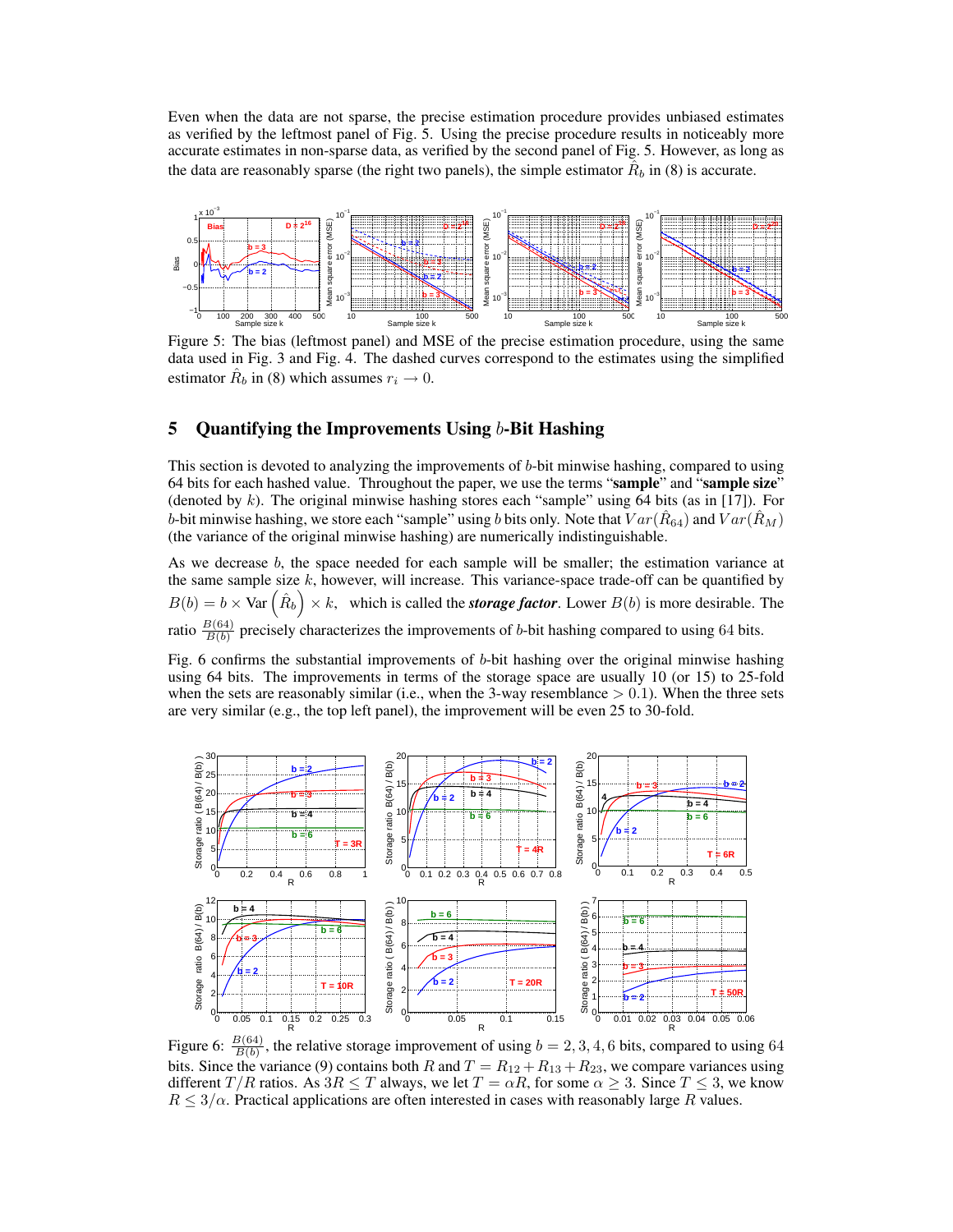## 6 Evaluation of Accuracy

We conducted a duplicate detection experiment on a public (UCI) collection of 300,000 NYTimes news articles. The task is to identify 3-groups with 3-way resemblance  $R$  exceeding a threshold  $\mathbf{R}_{0}$ . We used a subset of the data; the total number of 3-groups is about one billion. We experimented with  $b = 2, 4$  and the original minwise hashing. Fig. 7 presents the precision curves for a representative set of thresholds  $R_0$ 's. Just like in [35], the recall curves are not shown because they could not differentiate estimators. These curves confirm the significant improvement of using b-bit minwise hashing when the threshold  $R_0$  is quite high (e.g., 0.3). In fact, when  $R_0 = 0.3$ , using  $b = 4$  resulted in similar precisions as using the original minwise hashing (i.e., a 64/4=16-fold reduction in storage). Even when  $R_0 = 0.1$ , using  $b = 4$  can still achieve similar precisions as using the original minwise hashing by only slightly increasing the sample size  $k$ .



Figure 7: Precision curves on the UCI collection of news data. The task is to retrieve news article 3-groups with resemblance  $R \ge R_0$ . For example, consider  $R_0 = 0.2$ . To achieve a precision of at least 0.8, 2-bit hashing and 4-bit hashing require about  $k = 500$  samples and  $k = 260$  samples respectively, while the original minwise hashing (denoted by  $M$ ) requires about 170 samples.

## 7 Conclusion

Computing set similarities is fundamental in many applications. In machine learning, highdimensional binary data are common and are equivalent to sets. This study is devoted to simultaneously estimating 2-way and 3-way similarities using b-bit minwise hashing. Compared to the prior work on estimating 2-way resemblance [35], the extension to 3-way is important for many application scenarios (as described in Sec. 1) and is technically non-trivial.

For estimating 3-way resemblance, our analysis shows that b-bit minwise hashing can normally achieve a 10 to 25-fold improvement in the storage space required for a given estimator accuracy, when the set similarities are not extremely low (e.g., 3-way resemblance  $> 0.02$ ). Many applications such as data cleaning and de-duplication are mainly concerned with relatively high set similarities.

For many practical applications, the reductions in storage directly translate to improvements in processing speed as well, especially when memory latency is the main bottleneck, which, with the advent of many-core processors, is more and more common.

Future work: We are interested in developing a b-bit version for *Conditional Random Sampling (CRS)* [31, 32, 33], which requires only one permutation (instead of k permutations) and naturally extends to non-binary data. CRS is also provably more accurate than minwise hashing for binary data. However, the analysis for developing the b-bit version of CRS appears to be very difficult.

# A Review of b-Bit Minwise Hashing for 2-Way Resemblance

Theorem 4 ([35]) *Assume* D *is large.*

$$
P_{12,b} = \Pr\left(\prod_{i=1}^{b} 1 \{e_{1,i} = e_{2,i}\} = 1\right) = C_{1,b} + (1 - C_{2,b}) R_{12}
$$
\nwhere\n
$$
C_{1,b} = A_{1,b} \frac{r_2}{r_1 + r_2} + A_{2,b} \frac{r_1}{r_1 + r_2}, \quad C_{2,b} = A_{1,b} \frac{r_1}{r_1 + r_2} + A_{2,b} \frac{r_2}{r_1 + r_2},
$$
\n
$$
A_{1,b} = \frac{r_1 \left[1 - r_1\right]^{2^b - 1}}{1 - \left[1 - r_1\right]^{2^b}}, \quad A_{2,b} = \frac{r_2 \left[1 - r_2\right]^{2^b - 1}}{1 - \left[1 - r_2\right]^{2^b}}.
$$

If  $r_1, r_2 \to 0$ ,  $P_{12,b} = \frac{1+(2^b-1)R_{12}}{2^b}$  and one can estimate  $R_{12}$  by  $\frac{2^b \hat{P}_{12,b}-1}{2^b-1}$ , where  $\hat{P}_{12,b}$  is the empirical observation of  $P_{12,b}$ . If  $r_1, r_2$  are not small,  $R_{12}$  is estimated by  $(\hat{P}_{12,b}-C_{1,b})/(1-C_{2,b})$ .